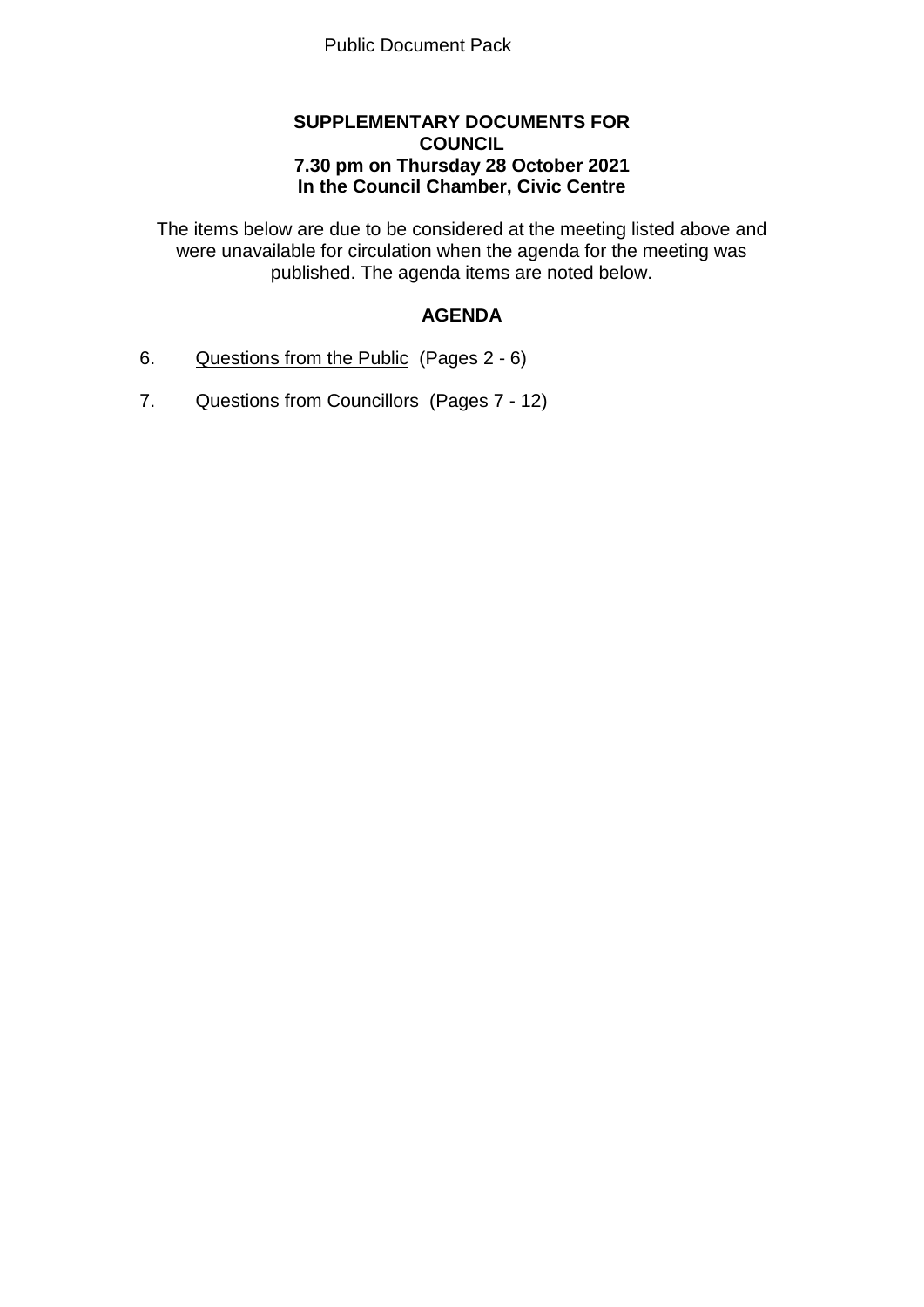## **Full Council – 28 October 2021 Questions from the Public**

## **1 Nicholas Taylor to Councillor Simon Carter (Portfolio Holder for Housing):**

During the recent election campaign the Conservative Party pledged to build many Council homes in Harlow. The previous administration's record on this subject can best be described as abysmal, sites such as at Elm Hatch and the former Lister House site have lain derelict for years and residents living in homes which will need to be demolished have been left in limbo. A document giving a timeline for development was produced by the Council in 2019 and another appeared in the Local Plan of December 2020.

Will you please advise me what progress is being made to develop the following sites, all of which form the first five year supply of homes in the Local Plan?

- a) Former Lister House site with Staple Tye Mews and the Staple Tye Depot
- b) Riddings Lane
- c) Pollard Hatch
- d) Elm Hatch
- e) Fishers Hatch

## **Reply from Councillor Simon Carter (Portfolio Holder for Housing):**

Thank you for your question Mr Taylor.

The list to which you refer appearing in the Harlow Development Plan adopted in December 2020 is of sites identified for development over the plan period and are not specific to the Council. This information is available to developers and the Council actively promotes them,

For details of the Council's pipeline of potential new houses I refer you to the quarterly Capital Expenditure performance reports presented to Cabinet.

The performance of the previous administration in building new council homes has been dire since the Pathfinder programme some seven years ago. The quarterly performance reports prompted many questions and comments from us in Opposition. We regularly challenged the previous administration over the absence of activity and interest in pursuing one of their key priorities, building more council house.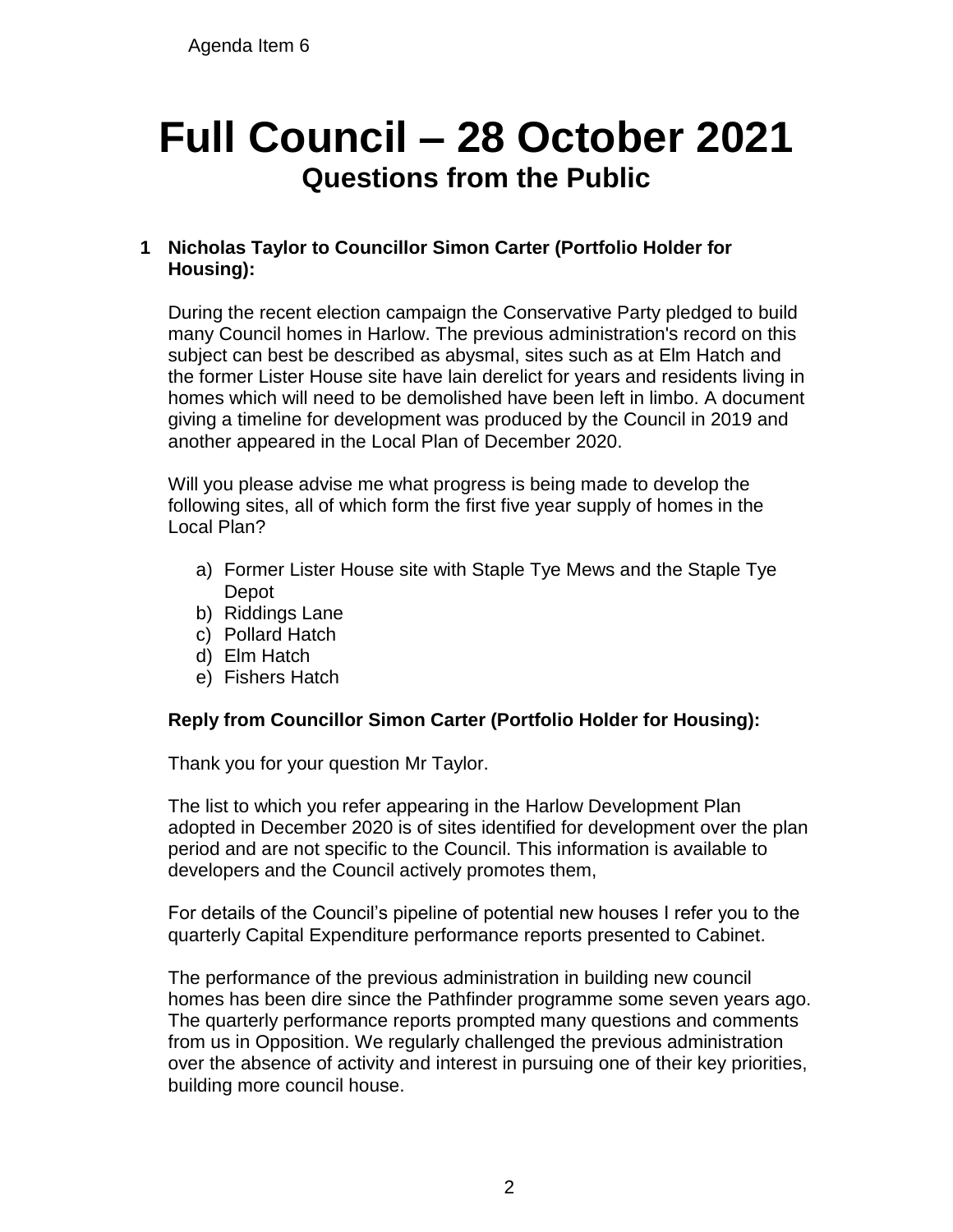We are undertaking a rigorous and comprehensive review of the sites in the pipeline to ensure we achieve the homes that are needed and are value for money. We are also working with our subsidiary HTS to build properties in the pipeline through their emerging Business Plan, something else the previous administration failed to do.

The action we are taking now will result in this new administration building many more new Council properties, we are aiming for hundreds, and I look forward to making more announcements on the details of these schemes in due course.

## **2 Nicholas Taylor to Councillor Dan Swords (Portfolio Holder for Regeneration):**

Over a quarter of a million pounds was spent on refurbishing Market Square just three years ago. Like me, many residents have been concerned to see that about a third of this surface in the square is being dug up and replaced with another surface. This work has been going on for about seven months during which time the whole area looks like a building site.

I understand that Essex County Council may be paying for this work, nevertheless, can you explain why this work is being done, what is the expected cost and when can residents expect the work to be finished?

## **Reply from Councillor Dan Swords (Portfolio Holder for Regeneration):**

Thank you Mr Taylor.

I was not the portfolio holder at the time that these works were agreed, nor when they commenced. Indeed, this was agreed by the previous administration following the awarding of £1 million of funding from the Government towards town centre regeneration.

I have been clear publicly that this is not what I would have spent £1 million of Government funding on to kick start town centre regeneration.

Nevertheless, I understand that the scheme is scheduled to finish in Winter this year. I hope that this improvement to public realm makes a difference to the area.

However, I would like to be very clear that this administration has extremely ambitious plans to deliver the biggest programme of regeneration since Harlow was built, including a total rebuilding of the town centre. Not a tinkering at the edges, not a repaving nor a repainting and plans for that rebuilding will be published in due course.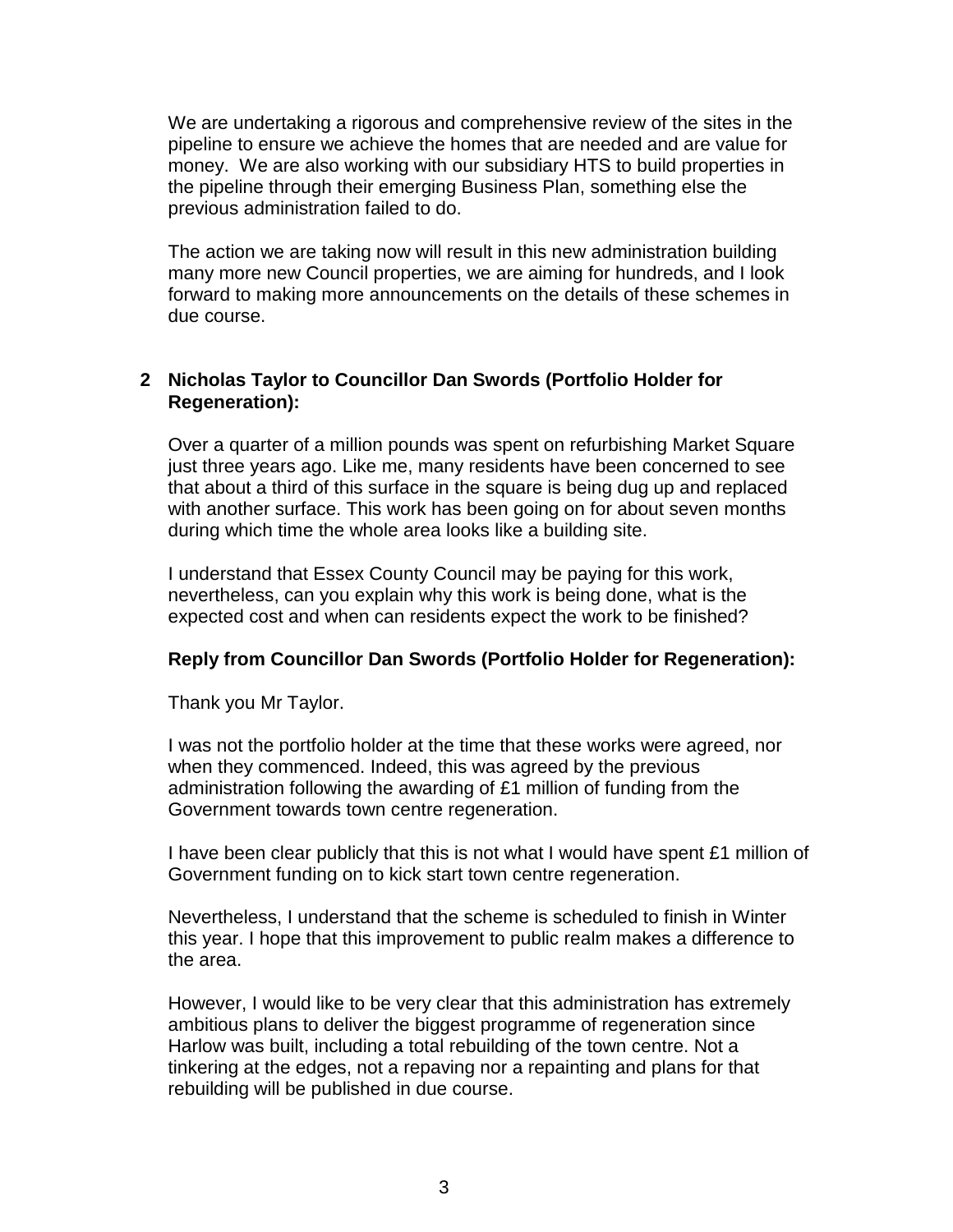### **3 Alan Leverett to Councillor Joel Charles (Deputy Leader and Portfolio Holder for Community Resilience):**

At the last Full Council meeting it was agreed that the Chief Executive would be asked to submit a formal objection to the Epping Forest DC Local Development Plan.

Can you advise me on what date that was sent, when will you make its contents known to residents and what if any response has been received?

## **Reply from Councillor Joel Charles (Deputy Leader and Portfolio Holder for Community Resilience):**

An objection to the Epping Forest Local Plan was formally submitted by this authority on the 23 September 2021. No response to this has yet been received. The contents of this letter will be made public as part of the Main Modifications process of the Epping Forest Local Plan. It is understood that formal communications will be made publicly available at the point at which all comments on the Local Plan are published.

The Council looks forward to the publication of the formal objection as it directly aligns with the motion passed at Full Council on 16 September 2021.

## **4 Alan Leverett to Councillor Michael Hardware (Portfolio Holder for Strategic Growth):**

As a result of the ill feeling expressed by residents living in Bynghams to the warehouse development nearby, I understand that the Council undertook to review the procedures it uses when advertising Planning Applications.

Can you advise me if this review has taken place, if not when will it be completed and if it has, what changes the Council has or will be making to the procedures used?

## **Reply from Councillor Michael Hardware (Portfolio Holder for Strategic Growth):**

Thank you for your question, and yes, we have been undertaking a review of our planning procedures and communications, and this is still ongoing. There is an item on the next Cabinet agenda reviewing the council's Statement of Community Involvement which sets out how we will consult residents on forward planning such as the local plan review, new Community Infrastructure Levy, supplementary planning documents and, as relating to your question, with development control, planning applications. This will set out some of the changes we propose for consultation.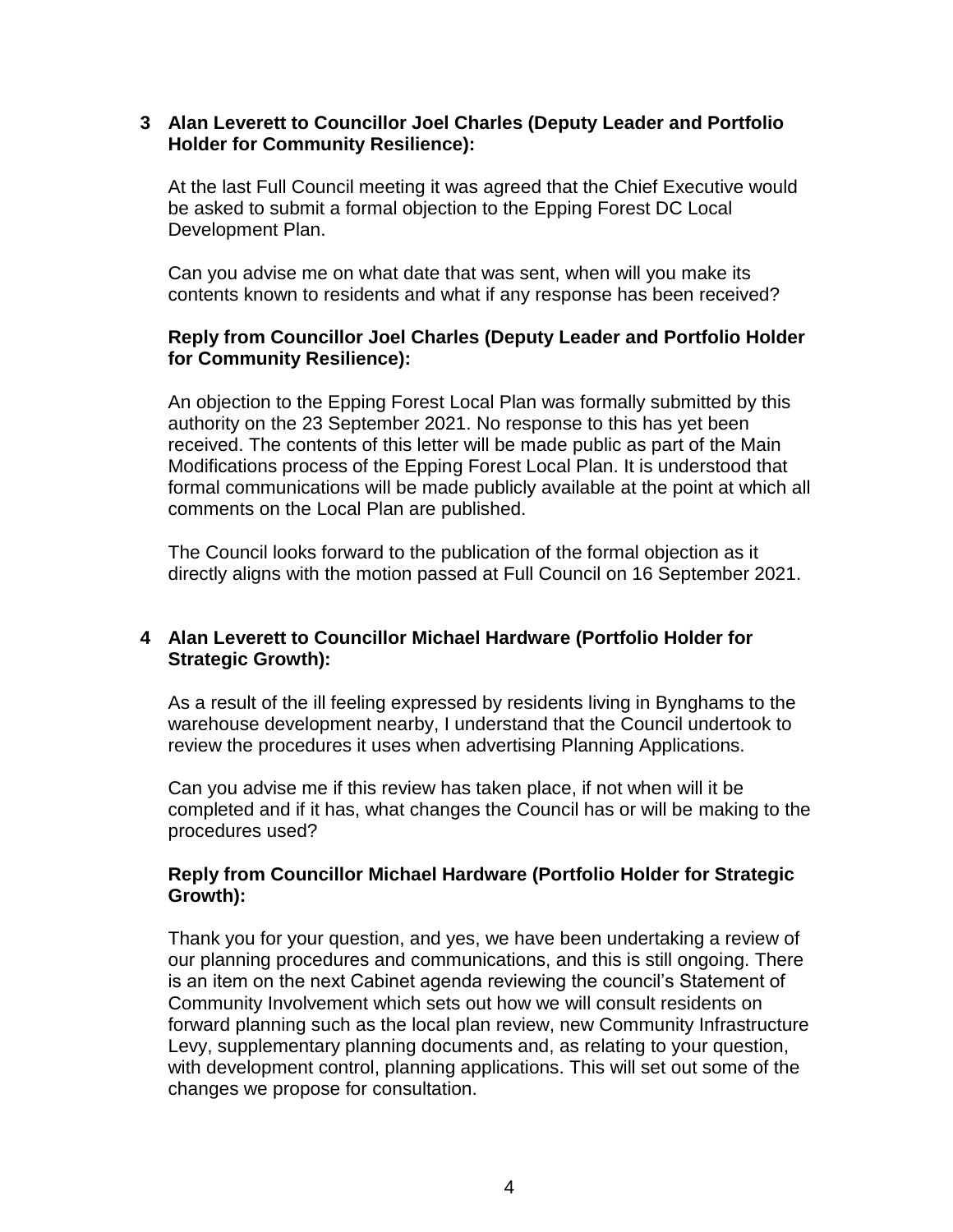There are three participants in the planning process: the applicants, the public and the council and council members. Our aim is to make the process as transparent and accessible as we can for all three participants.

We have already introduced measures to ensure council members are fully aware of all planning applications as they are validated – they now receive a weekly report.

We are reviewing the letters we send to residents advising them of planning applications to ensure people know what they are and not mistaken them for circulars and put them straight in the bin. The content of the letter is also being looked at, ensuring it is readable in plain English, says everything it needs to and directs people to where there is further information.

We are also considering the size of the area around a site where the letter is sent, looking to do more than the legal minimum.

Making the website more accessible so that residents can find the further information they are seeking. This could include a mapping application so they are more readily identifiable, and asking applicants to provide a summary of the application to make it easier for the public to understand the key points.

By law, a notice has to be posted near to the property and the application has to be advertised in a physical newspaper. As we are all aware, we only have the Harlow Guardian which only a few people read. We are looking at other media outlets in the town to ensure greater outreach to residents.

When an application comes before the Development Management Committee, we are considering increasing the number of speakers for larger, complex or controversial applications, allowing more residents to give their views.

And we are looking at the broadcasting and virtual involvement of people with the committee. We saw far greater involvement and engagement during lockdown when meetings were virtual which we would like to see carry on.

Once this review has concluded, the recommendations to be adopted will be announced.

#### **5 Hugh Hoad to Councillor Simon Carter (Portfolio Holder for Housing):**

I have had at least 15 workmen from HTS call at my address to carry out work or obtain the key for the Greenhills common room with no ID at the first knock. What is the council doing about this?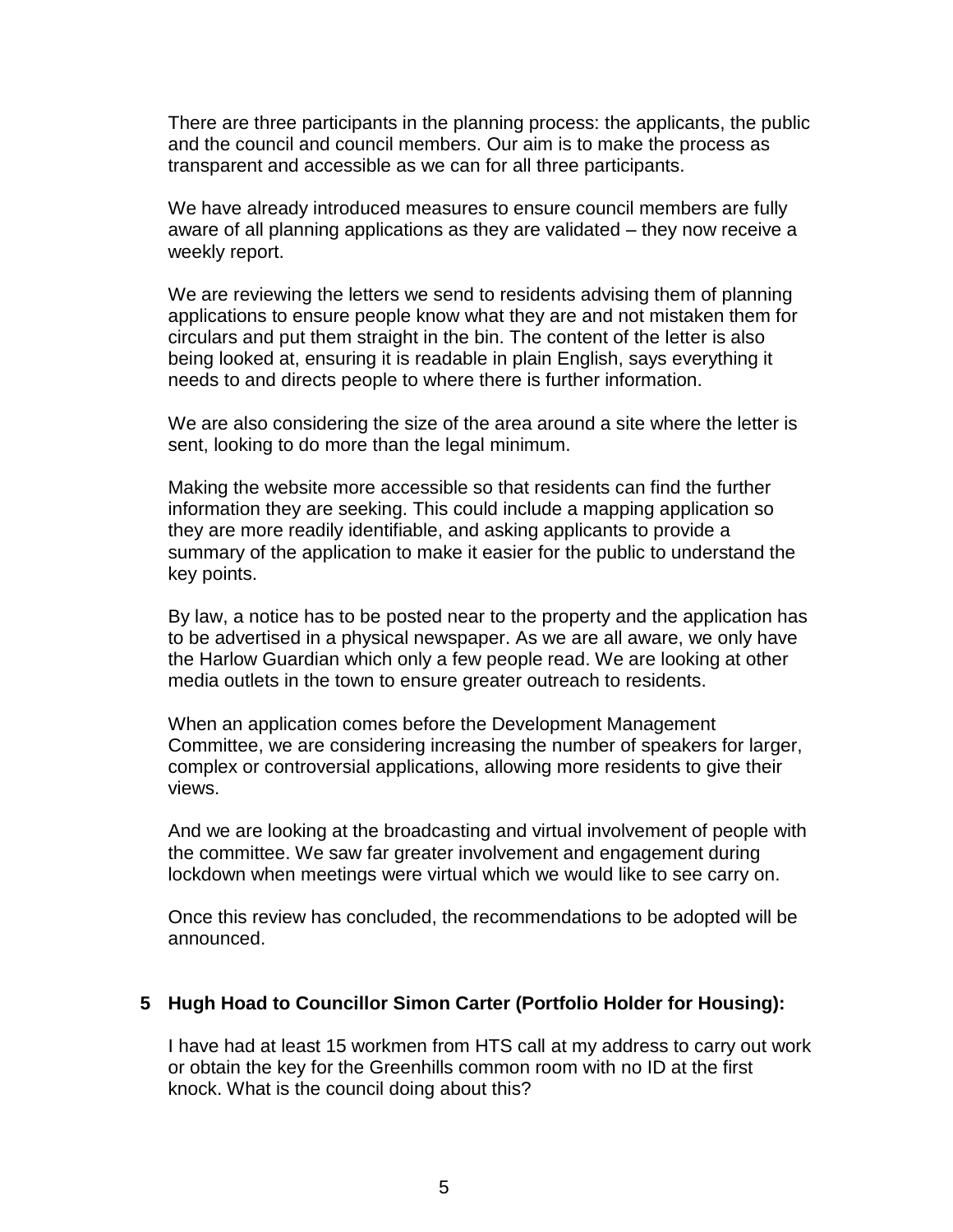## **Reply from Councillor Simon Carter (Portfolio Holder for Housing):**

Thank you for your question

All HTS employees and sub contractors are provided with ID badges. Employees are also trained on working with residents and this includes the importance of ensuring staff can identify themselves.

Residents are encouraged to always ask for ID from anyone proposing to enter their home. HTS employees and sub contractors are actively encouraged to show ID at first point of contact.

If no ID is presented when requested, residents should refuse access. It is important that residents report this to HTS. HTS will always take action if advised of such circumstances.

I will undertake to do everything possible to ensure that all HTS and sub contracted workers show their ID upon entry to a property.

## **6 Hugh Hoad to Councillor Dan Swords (Portfolio Holder for Regeneration):**

In the plan to regenerate the town centre tabled at Cabinet 14/10/21 there was plenty of green space in the scheme. Will this be watered throughout its life and not left to die like the red flower pots scheme?

## **Reply from Councillor Dan Swords (Portfolio Holder for Regeneration):**

Greening our town in line with the Gibberd principles is key driver for this administration. That new greenery will be maintained to the highest standards because the rebuilt town centre truly will be one of the best town centres in Britain.

Dying plants have no role in that plan and we will be building back more beautifully, building back bigger, building back brighter in order to build back better.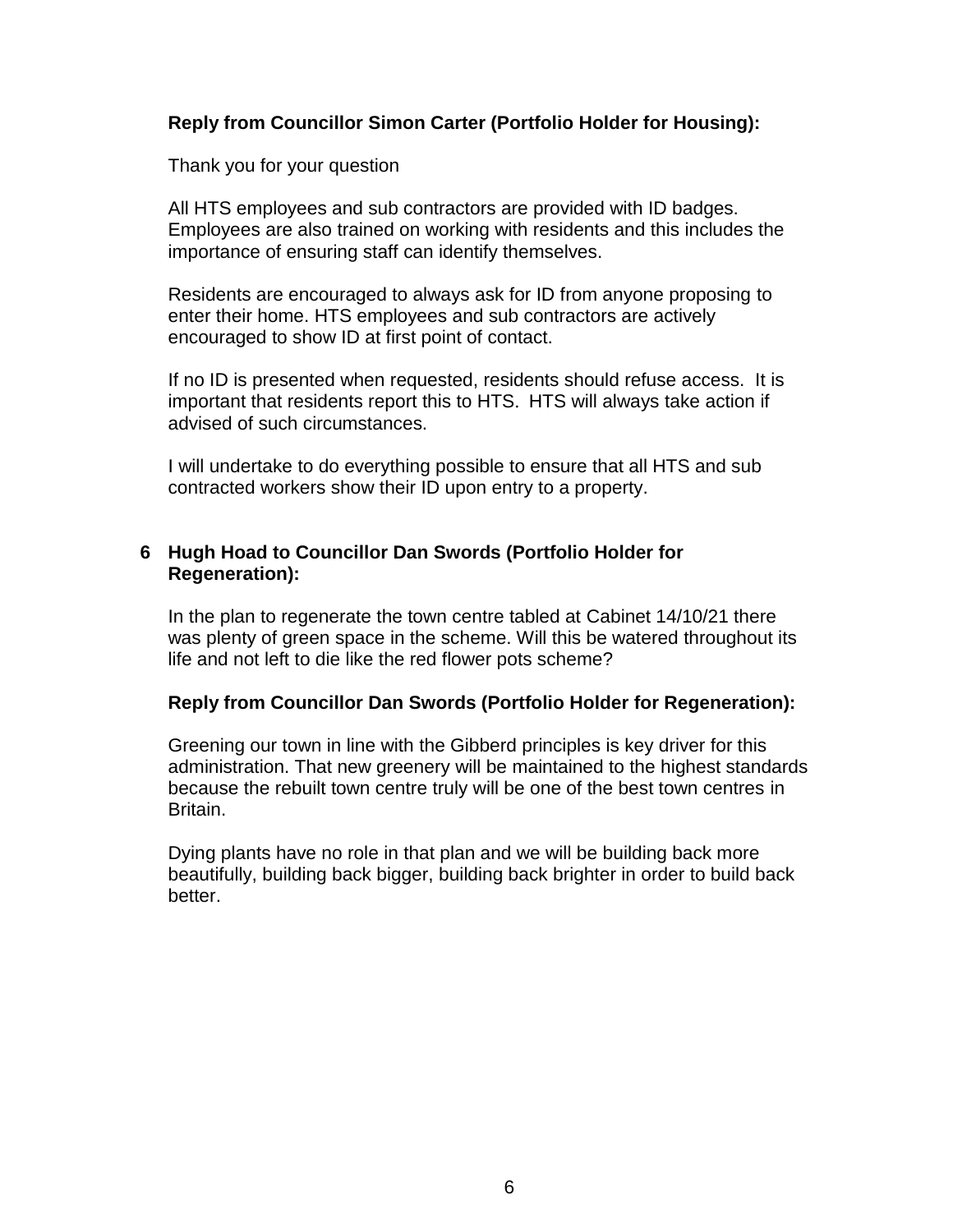# **Full Council – 28 October 2021 Questions from Councillors**

## **1 Councillor Mike Danvers to Councillor Michael Hardware (Portfolio Holder for Strategic Growth):**

Will you give an estimate of the cost of drawing up a town plan including officers' time, meetings, published documentation and public consultation?

## **Reply from Councillor Michael Hardware (Portfolio Holder for Strategic Growth):**

There are no direct costs involved in the production of the Town Plan. The Town Plan seeks to create a long term vision for the future of the town and does not require significant amounts of external consultancy support. The plan is being produced through the use of officer time across the Council. This is part of their day to day job and does not incur additional cost for the Council.

## **2 Councillor Mike Danvers to Councillor Michael Hardware (Portfolio Holder for Strategic Growth):**

Will the present leader of the Council please give details, if any, of official meetings between Harlow council members and officers and Epping Forest council members and officers since May 2021 to discuss the Epping Forest local plan? If meetings have taken place can minutes of these meetings be published?

## **Reply from Councillor Michael Hardware (Portfolio Holder for Strategic Growth):**

Harlow Council has extensive liaison with Epping Forest District Council at both Member and Officer level as part of the Harlow and Gilston Garden Town Partnership. Many of the conversations about the Epping Forest Local Plan have taken place in these fora. Additionally, informal meetings took place in late August and early September at a political leadership level between Harlow Council and Epping Forest District Council to discuss the Epping Forest Local Plan. There are no minutes of these meetings as the discussions were informal. At officer level, formal meetings, outside of ongoing meetings within the HGGT structures took place with EFDC to discuss Local Plan issues, as well as other matters, on 15 September and 6 October. Minutes of these meetings are not published.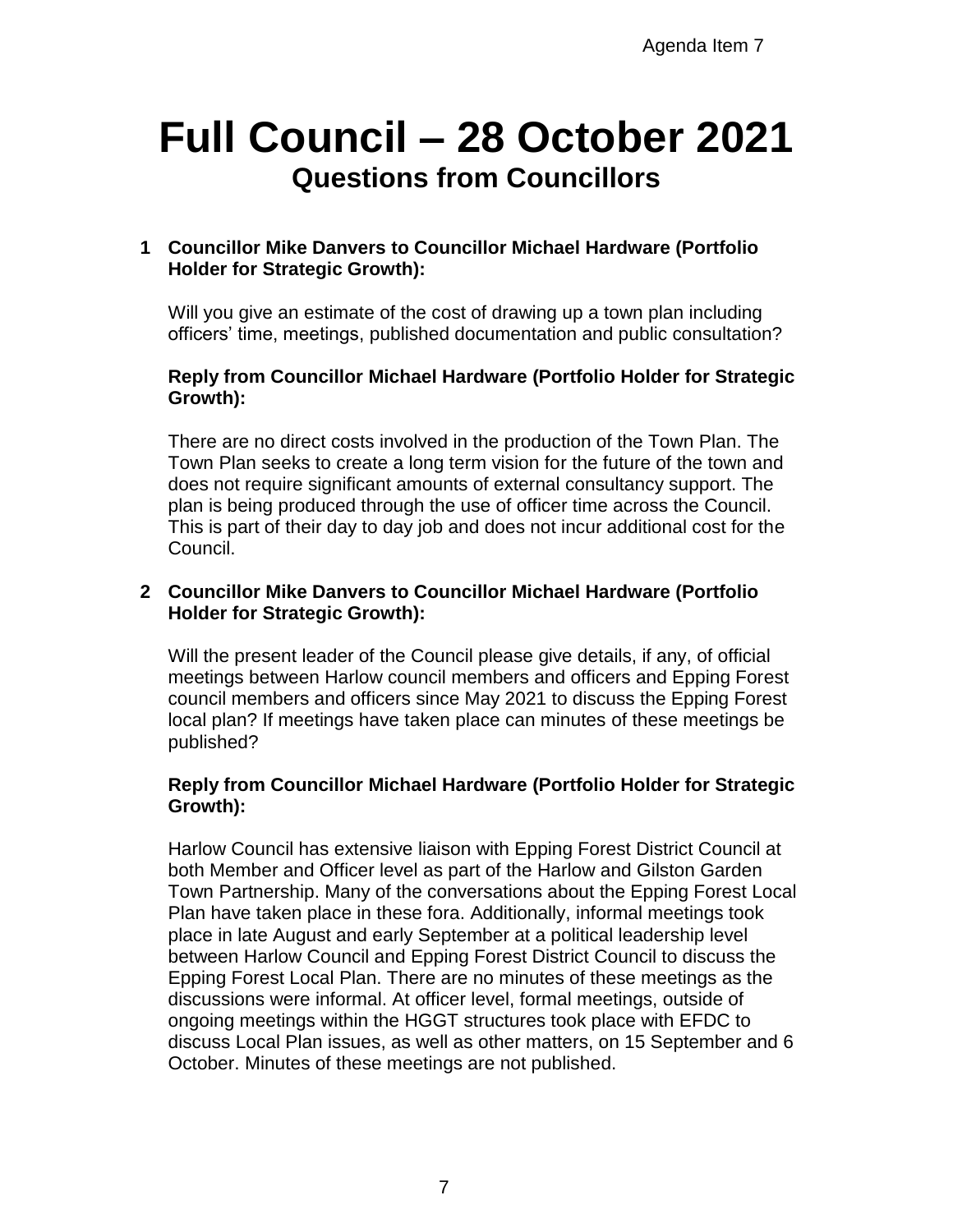#### **3 Councillor Tony Durcan to Councillor Russell Perrin (Portfolio Holder for Finance and Governance):**

On Tuesday 12 October 2021, the local social media newspaper published a statement from the editor Michael Casey "Comment is free (but don't abuse the privilege)."

The article indicated that a significant number of articles that at times were offensive against others including myself came from an address within Harlow Council.

I have two asks of the new Leader.

Would under you leadership re enforce to all councillors the need to maintain the Nolan Principles and I ask that they are included in your reply? Could you assure me that you will work with the Chief Executive of the council to ensure no staff member is using IT equipment to provide personal views and comments of a political nature?

### **Reply from Councillor Russell Perrin (Portfolio Holder for Finance and Governance):**

I thank the Councillor for his question. I agree that all Councillors should be held to the highest standard of conduct whilst in office and abide by the Nolan Principles as required by the Council's Code of Conduct. You will be aware that the Monitoring Officer has undertaken a number of training sessions for Councillors on the Code which has given guidance to members about their online activities, and all bar one of the current Councillors has attended this training in the last year or so. This training is repeated every year so members should be well aware of the codes requirements.

A number of training sessions have also been carried out by the Monitoring Officer for Officers again this year on their own Code of Conduct which is set out in Part 5 of the Constitution. These were well attended and this training specifically covers use of Council IT equipment and online media.

The Nolan Principles are set out below:

- a) Selflessness Holders of public office should act solely in terms of the public interest.
- b) Integrity Holders of public office must avoid placing themselves under any obligation to people or organisations that might try inappropriately to influence them in their work. They should not act or takes decisions in order to gain financial or other material benefits for themselves, their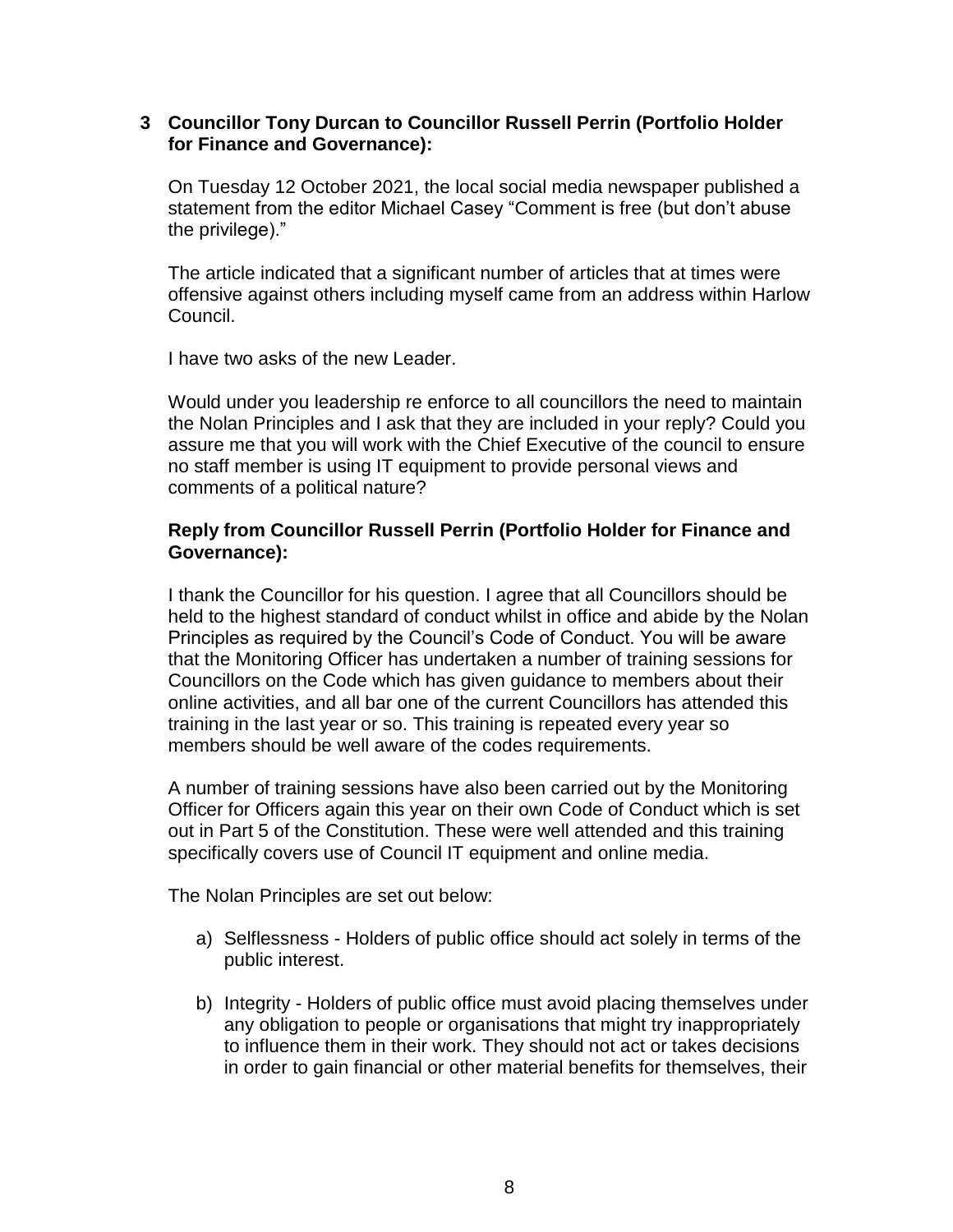family, or their friends. They must declare and resolve any interests and relationships.

- c) Objectivity Holders of public office must act and take decisions impartially, fairly and on merit, using the best evidence and without discrimination or bias.
- d) Accountability Holders of public office are accountable to the public for their decisions and actions and must submit themselves to the scrutiny necessary to ensure this.
- e) Openness Holders of public office should act and take decisions in an open and transparent manner. Information should not be withheld from the public unless there are clear and lawful reasons for so doing.
- f) Honesty Holders of public office should be truthful.
- g) Leadership Holders of public office should exhibit these principles in their own behaviour. They should actively promote and robustly support the principles and be willing to challenge poor behaviour wherever it occurs.

## **4 Councillor Tony Durcan to Councillor Russell Perrin (Portfolio Holder for Finance and Governance):**

This year we have seen an increase in racial tension both at locally and at national level.

This is due to many factors but would he agree that we need to call this out and speak with one voice that these matter are anti-racist and we need to take strong action against those who promote hatred against others.

Black History month enable us to reflect and celebrate the wonderful diversity of culture within the town.

As the new leader what difference will you make to ensure that you will do everything to reduce and stop such vile racial behaviour against our friends and neighbours?

#### **Reply from Councillor Russell Perrin (Portfolio Holder for Finance and Governance):**

Hate Crime, and incidents that are not considered a crime in law but are equally unacceptable, not only harm victims but also their friends and families and the wider community.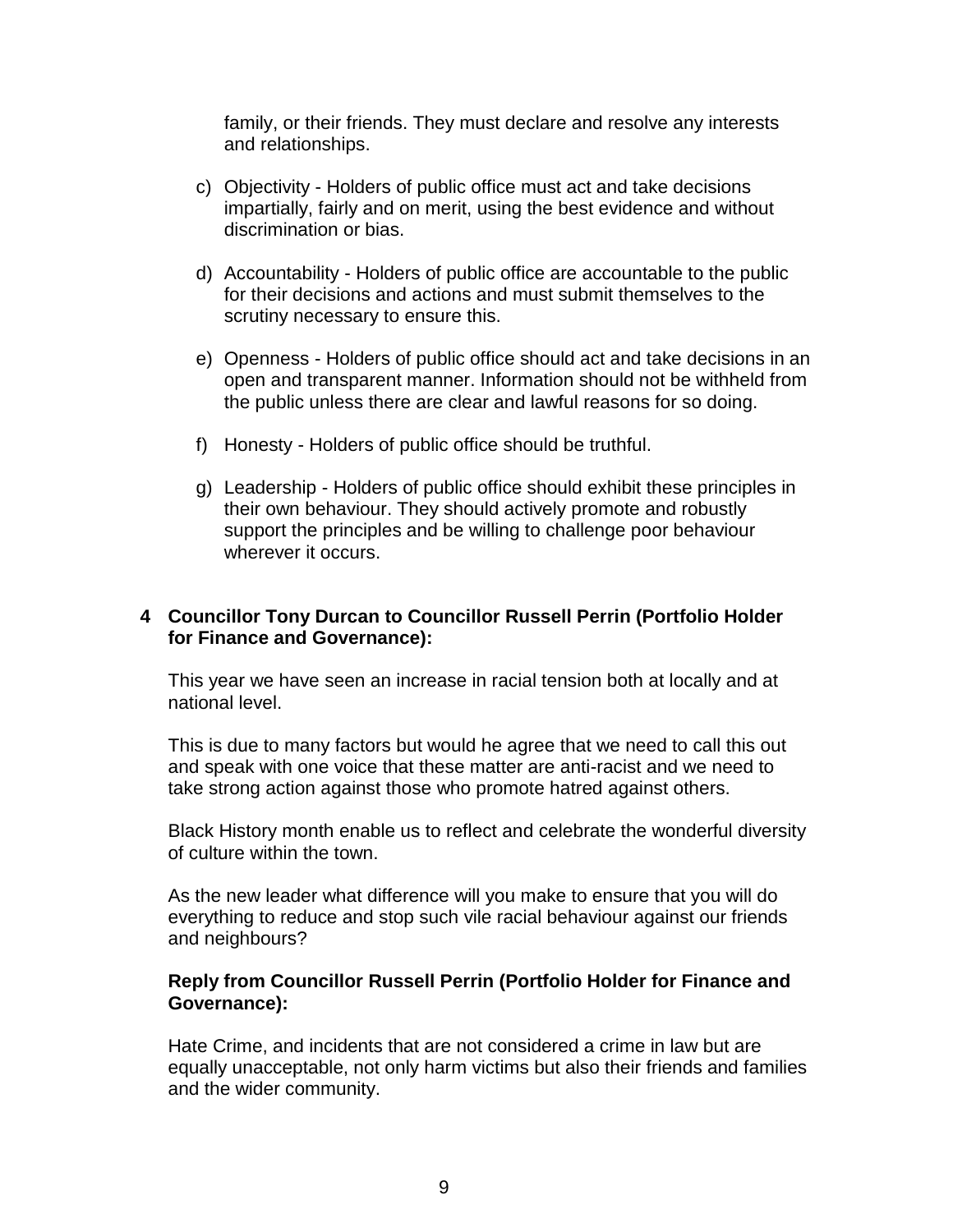Such behaviour is not acceptable and we are committed to raising awareness of what Hate Crime is; how damaging it can be to communities; the difference between a hate crime and a hate incident and how to report concerns to ensure that perpetrators are dealt with appropriately and are aware that this behaviour will not be tolerated in our town.

The Safer Harlow Partnership has identified Hate Crime as one of five top priorities for 2021/22 and there is an established multi-agency working group that concentrates its efforts on delivering an action plan that aims to raise awareness of what Hate Crime is and how to report it. The group also works with Essex Police to deliver a programme of Hate Crime Ambassador training and to date more than 130 Ambassadors have been trained in Harlow. Harlow Youth Councillors have also been trained as Hate Crime Ambassadors to help educate other children and young people in Harlow and help protect the next generation from this abhorrent and intolerable type of behaviour.

During Hate Crime Awareness Week (9 – 16 October 2021) the working group delivered awareness raising events in the community, at Harlow College and at places of worship and were successful in engaging around 200 people at these events and distributing useful and informative resources to members of the public.

Councillor Durcan will be aware that Cabinet has recently approved a draft Community Resilience Strategy which will be published later this year following a short consultation period. At the heart of this strategy lies a commitment to build a strong, better connected town that celebrates diversity and helps people from all backgrounds feel a greater sense of belonging and empowerment. It is a strategy that will help build a renewed sense of community purpose and contribute towards identifying and tackling inequality and ensuring social inclusion for all. The strategy is supported by six strategic pillars to ensure the whole community will benefit from recovery, opportunity, inclusion and future prosperity regardless of identity or background. One of the six pillars is centred around Safe Communities and we have set out how we will tackle and reduce crime, violence and ASB and how we will work collaboratively with partners to ensure that all residents feel and are safe in the community and in their own homes and have the confidence to report crime and concerns without fear of recriminations.

We will continue to support events like Black History Month and work with partners such as the Harlow Ethnic Minority Umbrella (HEMU) and Integration Support Services (ISS) to both support and celebrate our wide and wonderfully diverse population and promote all the benefits that this can bring to our town.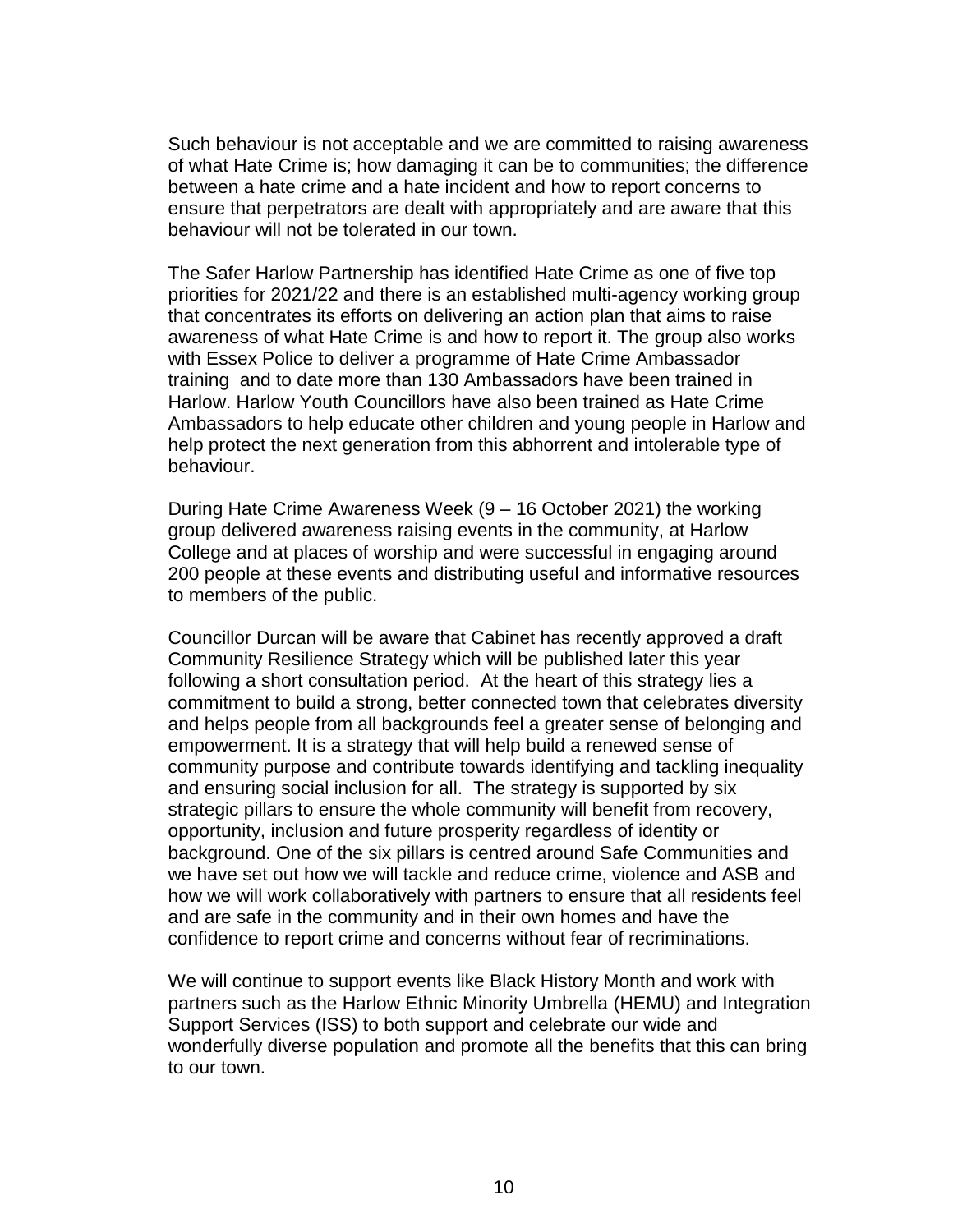### **5 Councillor Chris Vince to Councillor Russell Perrin (Portfolio Holder for Finance and Governance):**

In February of this year Mervyn Juliff sadly past away. In the 1970s, Mervyn served as Leader and Chair of Harlow Council, as well as becoming Chair of the Harlow Development Corporation. He was also the last Labour Leader of Essex County Council from 1997 to 2001.

Would it be possible to get a cross party group together to form a policy to ensure civic leaders of all political colours, like Mervyn, are properly recognised with a permanent tribute to him either in the form of a blue plaque or other memorial?

### **Reply from Councillor Russell Perrin (Portfolio Holder for Finance and Governance):**

Like you, I was saddened by Mervyn's passing. His legacy in and commitment to the town was considerable. Just outside the Chair's suite, you can find Mervyn's portrait, along with other previous Chairs of the Council. All of these people served the town with distinction.

I recognise that many civic leaders never receive the honour of being Chair so this administration will look to develop a framework for commemorating civic leaders. I will ensure that there is cross-party involvement in developing this.

## **6 Councillor Bob Davis to Councillor Joel Charles (Deputy Leader and Portfolio Holder for Community Resilience):**

Would you consider having a thank you event for the people that put in so much effort during the worst of the Covid Pandemic? There are Officers, Councillors, Nurses, Charities and Individuals that put in a lot of effort during this crisis and I think they should be recognised.

## **Reply from Councillor Joel Charles (Deputy Leader and Portfolio Holder for Community Resilience):**

The Council continues to recognise what the NHS, charities, key workers, faith groups and the many volunteers are doing to support all residents, and those who are particularly vulnerable from COVID-19. Their acts of courage and selflessness will not be forgotten. The level of community spirit and resilience in Harlow was evident from the first lockdown and I want the Council to harness this as we work towards a social and economic recovery, but we cannot become complacent as the pandemic is not over yet.